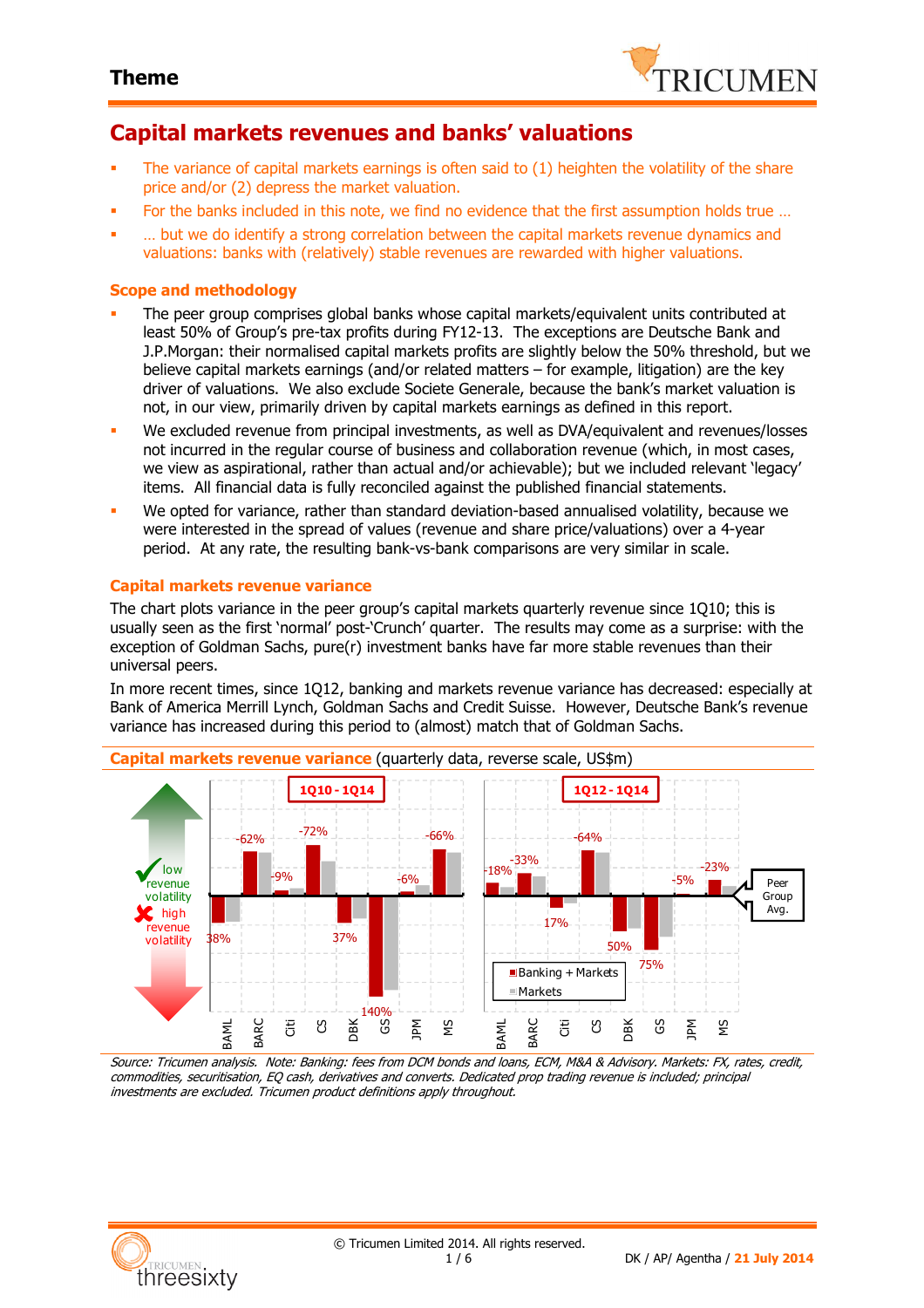

#### **Revenue variance vs share price performance …**

How correlated are capital markets revenues with share price performance? In two words – not much: investors reward *individual banks*' revenue<sup>1</sup>-generating ability.

Below, we compare capital markets revenue variance (left hand scale – same data as in the left-hand chart on the first page) against the movement in banks' period-end share prices for 1, 2, 3 and 4 years (right-hand scale) to the end of June-14. The data suggests that:

- There is no significant correlation between the two series of data. The share price of Goldman Sachs, the bank with the highest variance in capital markets revenue in this peer group, convincingly outperformed European banks with much more stable earnings. This may be a reflection of European banks' political and/or regulatory environment as much as (or more than) their financial performance; but Goldman Sachs' strong share price performance versus US peers also stands in contrast with its volatile revenue.
- Furthermore, there is no evidence that 'pure'(r) the investment banks, Goldman Sachs and Morgan Stanley (though the later benefited from its newfound focus on equities and money management), underperformed the more diversified Bank of America Merrill Lynch or Citigroup. Interestingly, even the marketwide concerns about the outlook for FICC revenues over the last 12 months (red dots) did not unduly trouble Goldman Sachs' share price: in fact, it did slightly better than Citigroup and J.P.Morgan, and was barely behind Bank of America Merrill Lynch.

**Capital markets revenue variance** (LHS, quarterly data 1Q10-1Q14, reverse scale, US\$) **vs share price performance** (RHS)



Source: NASDAQ, FT.com, Tricumen revenue analysis.

<sup>1</sup> We ran the same analysis against banks' capital markets profits (instead of revenue), excluding collaboration profits. The result was not meaningfully different, despite significant variation between individual banks' cost/income ratios. In our view, this shows that investors view revenue as the key driver of profits while cost management is, at best, a short-term play. This was the topic of our 27-Nov-13 note titled 'Profit Drivers'.



 $\overline{a}$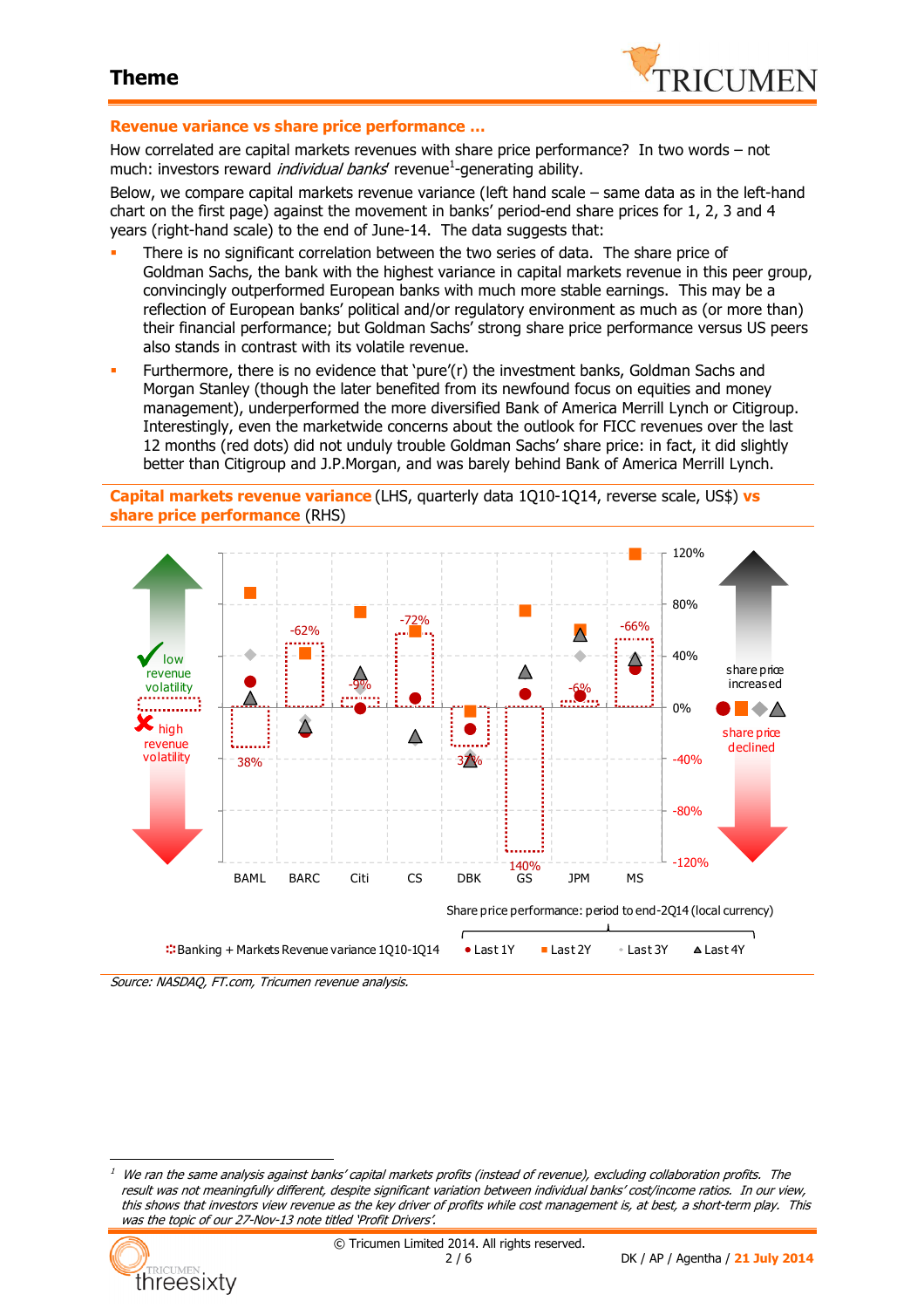

### **… and share valuations**

Looking at the market valuation of the banks in this report, two related patterns are evident:

- Capital markets earnings do seem to carry a significant valuation discount. At end-June-14 and end-June-13 (red dots and orange boxes), the composite P/BV and P/E valuations of Goldman Sachs and J.P.Morgan<sup>2</sup> were significantly below their three peers whose earnings are less dependent on a capital markets 'story' (Bank of America Merrill Lynch and Citigroup) and/or have made strategic changes to their group-wide franchises that investors approved of (Morgan Stanley).
- There is also a tangible link between revenue variance and market valuation. For example, Goldman Sachs' composite P/BV and P/E valuation in two most recent periods was more than 50% below the peer group average (J.P.Morgan is penalised on P/E measure, but had the highest P/BV at end-June-14); while Barclays and Credit Suisse are among the most highly valued stocks overall, especially in more recent periods. Other banks generally fall between these three banks, but the pattern is evident.

Also, while the book value calculation does not lend itself readily to adjustments, revenues could be refined – and that would further emphasise the link between revenue variance and valuations. We view P/BV as the more reliable measure of relative value, and have therefore weighted the composite valuation in favour of it. This resulted in a composite valuation that favours US banks: in recent years, investors priced the book value of US banks more highly that that of European banks'. European banks, however, achieved consistently higher P/E valuations.

Finally, some might disagree with our favouring P/BV over P/E, and not without reason. The latter could be refined by, for example, weighting capital markets revenue versus the revenue of the Group; and/or the mix of capital market revenue to take account of the exposure to 'slow' area of business (for example, FICC). This would, in our view, further highlight the relationship between revenue dynamics and valuations.

**Capital markets revenue variance** (LHS, quarterly data 1Q10-1Q14, reverse scale, US\$) **vs composite P/BV and P/E valuations** (RHS, over/(under) peer group average)



 $\ddot{=}$ Banking + Markets Revenue variance 1010-1014 • end-June-14 = end-June-13  $\cdot$  end-June-12  $\triangle$  end-June-11

Source: NASDAQ, FT.com, Tricumen revenue, profit and book value analysis. Notes: (1) Our calculation of historical price/earnings (P/E) and price/book value (P/BV) ratios, is based on the Group published profit, book value and share count from the financial statements published prior to the valuation date shown. (2) P/E outliers falling outside the 3-standard deviation band for the peer group are excluded.

<sup>2</sup> On P/BV measure alone, though, Goldman Sachs and J.P.Morgan were both comfortably ahead of their peers at end-June-14: J.P.Morgan 1.08x, Goldman Sachs 1.06x, Morgan Stanley 1.0x, Bank of America Merrill Lynch 0.75x, Citigroup 0.73x.



 $\overline{a}$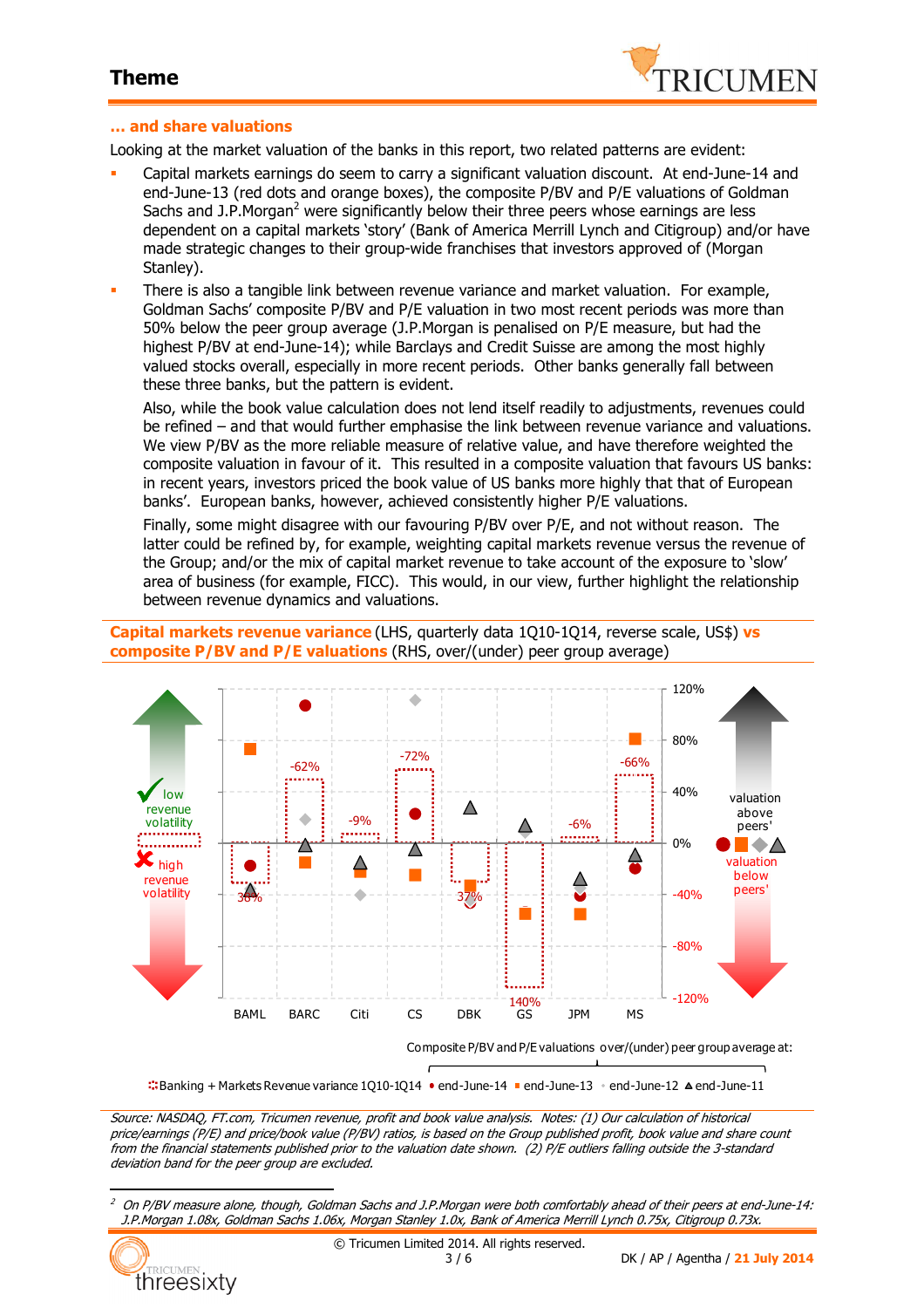## **Appendix 1 – Share price and P/BV**





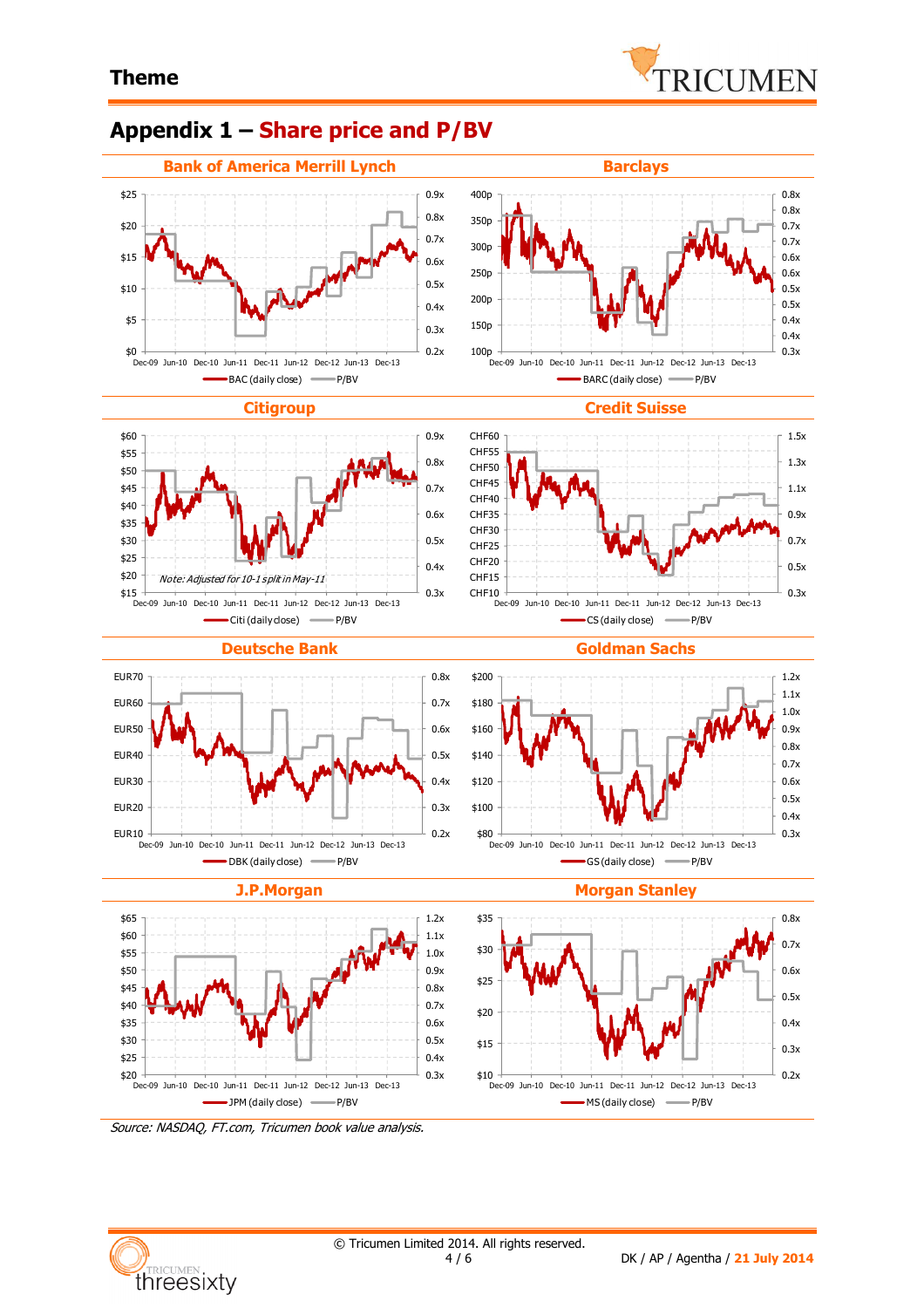

# **Appendix 2 – P/BV dynamics**



Source: NASDAQ, FT.com, Tricumen book value analysis.